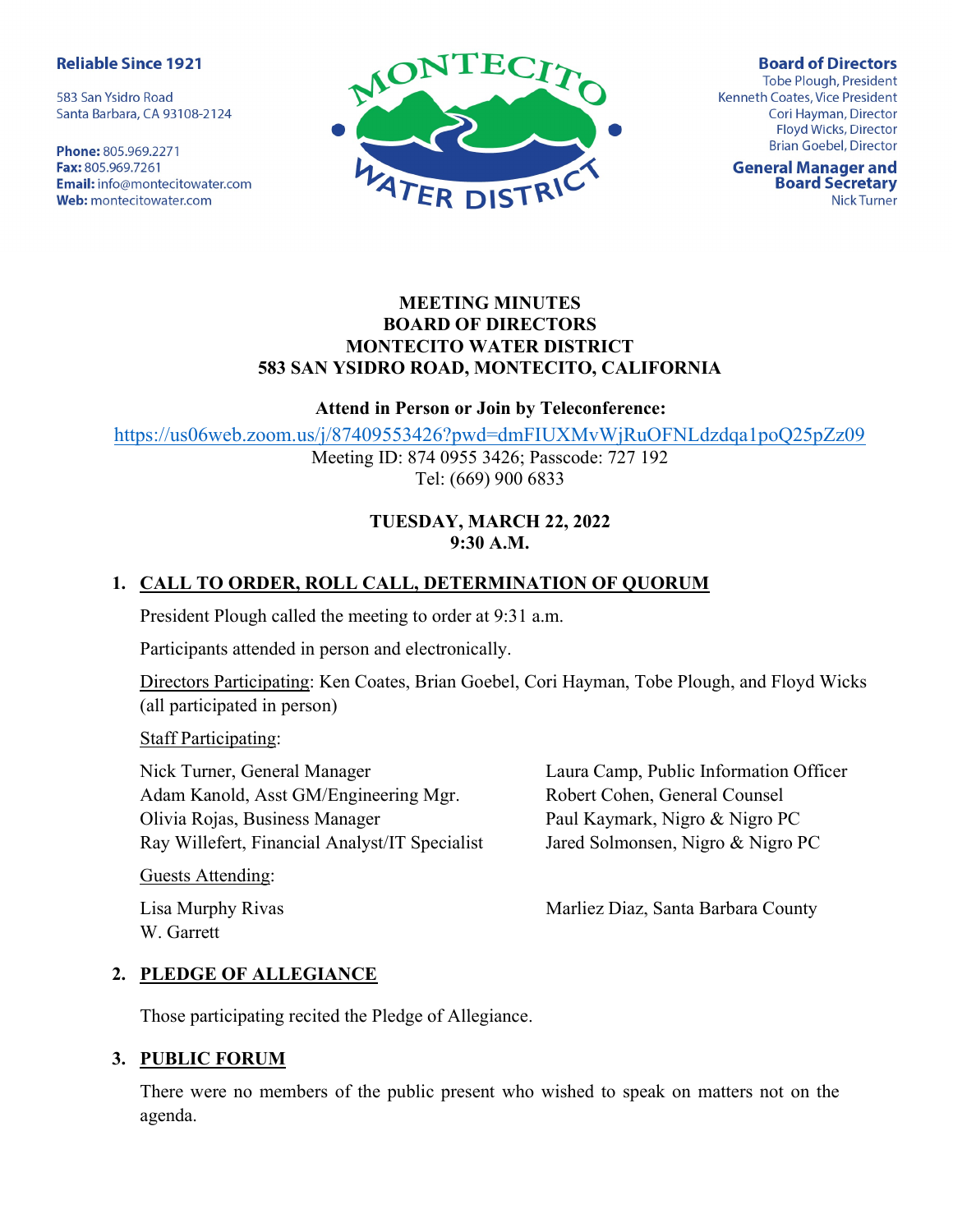## 4. CONSENT CALENDAR

Director Hayman requested Items 4-E and 4-F be pulled from the Consent Calendar for further discussion.

- A. Meeting Minutes of February 22, 2022
- B. Payment of Bills for February 2022
- C. Investment of District Funds for February 2022
- D. Water Works Operations Report for February 2022
- E. Update of COVID-19 Prevention and Response Plan (Revision 5)
- F. Extension of Resolution 2225 authorizing remote teleconference meetings

Following discussion, it was moved by Director Goebel, seconded by Director Wicks and carried, with Directors Coates, Goebel, Hayman, Plough and Wicks voting in favor, to approve the Consent Calendar as presented, with the exception of Items 4-E and 4-F.

Following further discussion on Item 4-F, it was moved by Director Goebel, seconded by Director Coates and carried, with Directors Coates, Goebel, Plough and Wicks voting in favor and Director Hayman opposed.

Following further discussion on Item 4-E, it was moved by Director Plough, seconded by Director Wicks and carried, with Directors Coates, Goebel, Plough and Wicks voting in favor and Director Hayman opposed. President Plough requested that the Plan be reviewed and updated, if needed, following the expiration of the latest California Department of Industrial Relations COVID-19 Emergency Temporary Standards.

# 5. DISTRICT OPERATIONS AND GENERAL MANAGER REPORTS

A. BOARD ACTION: Adoption of the 2022 5-Year Strategic Plan;

Mr. Turner and Ms. Camp presented this item via PowerPoint and responded to questions from Directors. Following discussion, it was moved by Director Goebel, seconded by Director Wicks and carried, with Directors Coates, Goebel, Hayman, Plough, and Wicks voting in favor, to adopt the 2022 5-year Strategic Plan.

- B. Proposed Annexation to the Montecito Water District service area, Sublett Annexation
	- i. BOARD ACTION: Consider a determination that the project is categorically exempt from environmental review pursuant to the requirements of the California Environmental Quality Act (CEQA)
	- ii. BOARD ACTION: Authorize staff to file a Notice of Exemption from CEQA with County of Santa Barbara

Mr. Kanold presented this item and responded to questions from Directors. Following discussion, it was moved by Director Coates, seconded by Director Goebel and carried, with Directors Coates, Goebel, Hayman, Plough, and Wicks voting in favor of making a determination that the project is categorically exempt from environmental review pursuant to the requirements of the California Environmental Quality Act (CEQA) and authorizing staff to file a Notice of Exemption from CEQA with County of Santa Barbara Clerk of the Board.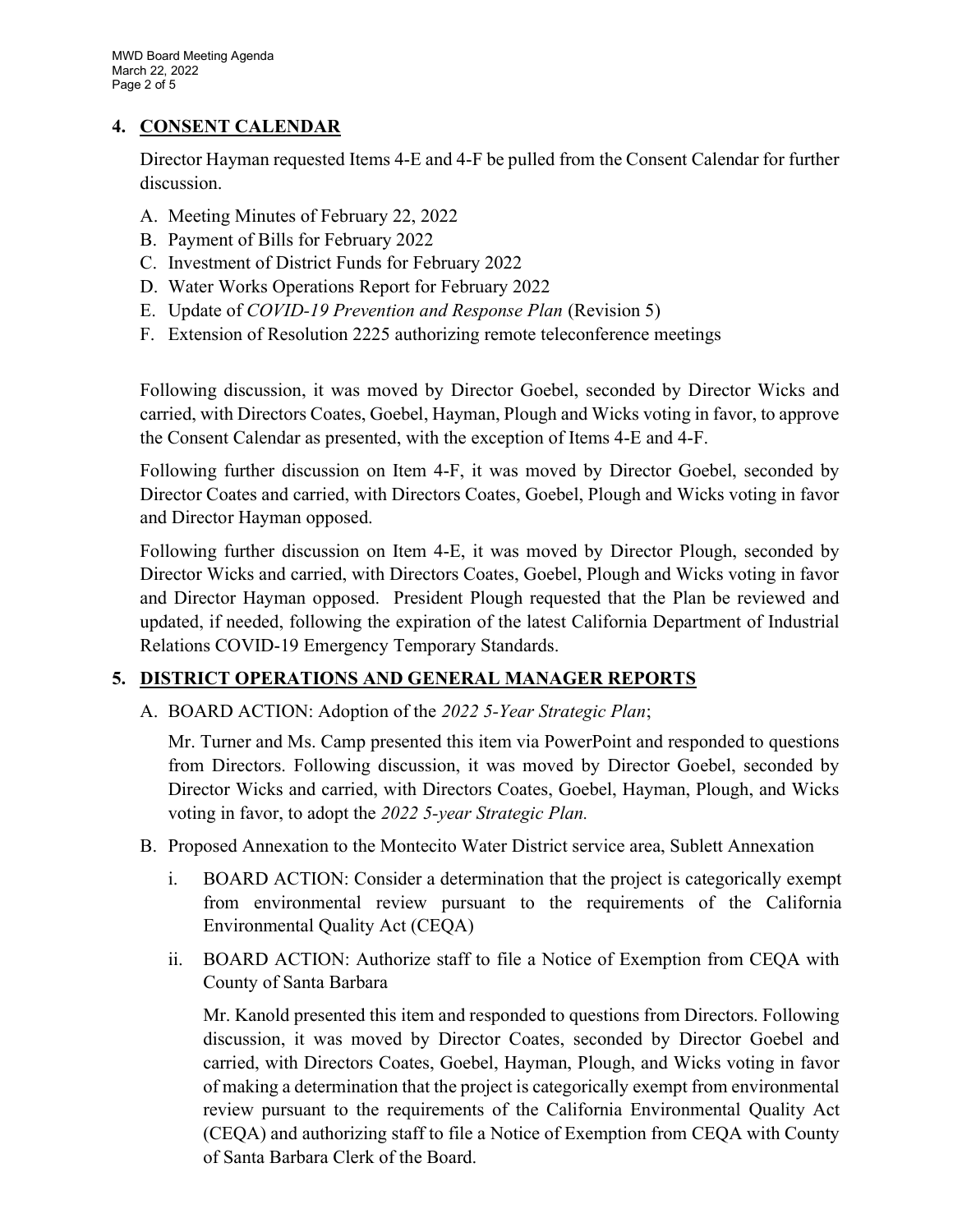iii. BOARD ACTION: Adopt Resolution 2229 of the Board of Directors of the Montecito Water District initiating proceedings for an Annexation to the District's Service Area; Sublett Annexation

Mr. Kanold presented this item and responded to questions from Directors. Following discussion, it was moved by Director Coates, seconded by Director Goebel and carried, with Directors Coates, Goebel, Hayman, Plough, and Wicks voting in favor, to adopt Resolution 2229 of the Board of Directors of the Montecito Water District Initiating Proceedings for an Annexation to the Montecito Water District Service Area; Sublett Annexation.

C. INFORMATION ONLY: Update on progress reaching the District's 20% water use reduction target

Mr. Turner presented this item via PowerPoint and responded to questions from Directors.

D. BOARD ACTION: Discussion on the recording of District Board of Directors and Committee meetings

Mr. Turner presented this item and responded to questions from Directors. Following discussion it was moved by Director Wicks, seconded by Director Hayman and carried, with Directors Coates, Goebel, Hayman, Plough, and Wicks voting in favor, of continued use of electronic means such as Zoom for additional public access to District Board of Directors and Committee meetings, continued production of video recording of meetings of the Board of Directors and posting said videos to the District's website for 90 days, and updating the District's Document Retention and Destruction Policy to be consistent with these actions including the term of retention of video recordings.

E. INFORMATION ONLY: General Manager's Report

Mr. Turner provided an oral report on the following and responded to questions from Directors: Adam Kanold passing the Distribution System Operator 2 exam, the Department of Water Resources recent reduction in the State Water Project allocation for 2022 from 15% to 5%, and the latest supplemental water purchase opportunities identified by Central Coast Water Authority as part of its 2022 Supplemental Water Purchase Program.

### 6. DISTRICT BUSINESS REPORT

A. INFORMATION ONLY: Unaudited Monthly Financial Reports for February 2022

Ms. Rojas presented this item via PowerPoint and responded to questions from Directors.

B. BOARD ACTION: Receive, Accept and File the Audited Financial Statements for Fiscal Year Ending June 30, 2021

[This item was heard after item 4 on the agenda]

Ms. Rojas introduced Mr. Kaymark from Nigro & Nigro PC, who presented the Fiscal Year 2020/21 audit to the Board and responded to questions from Directors. Following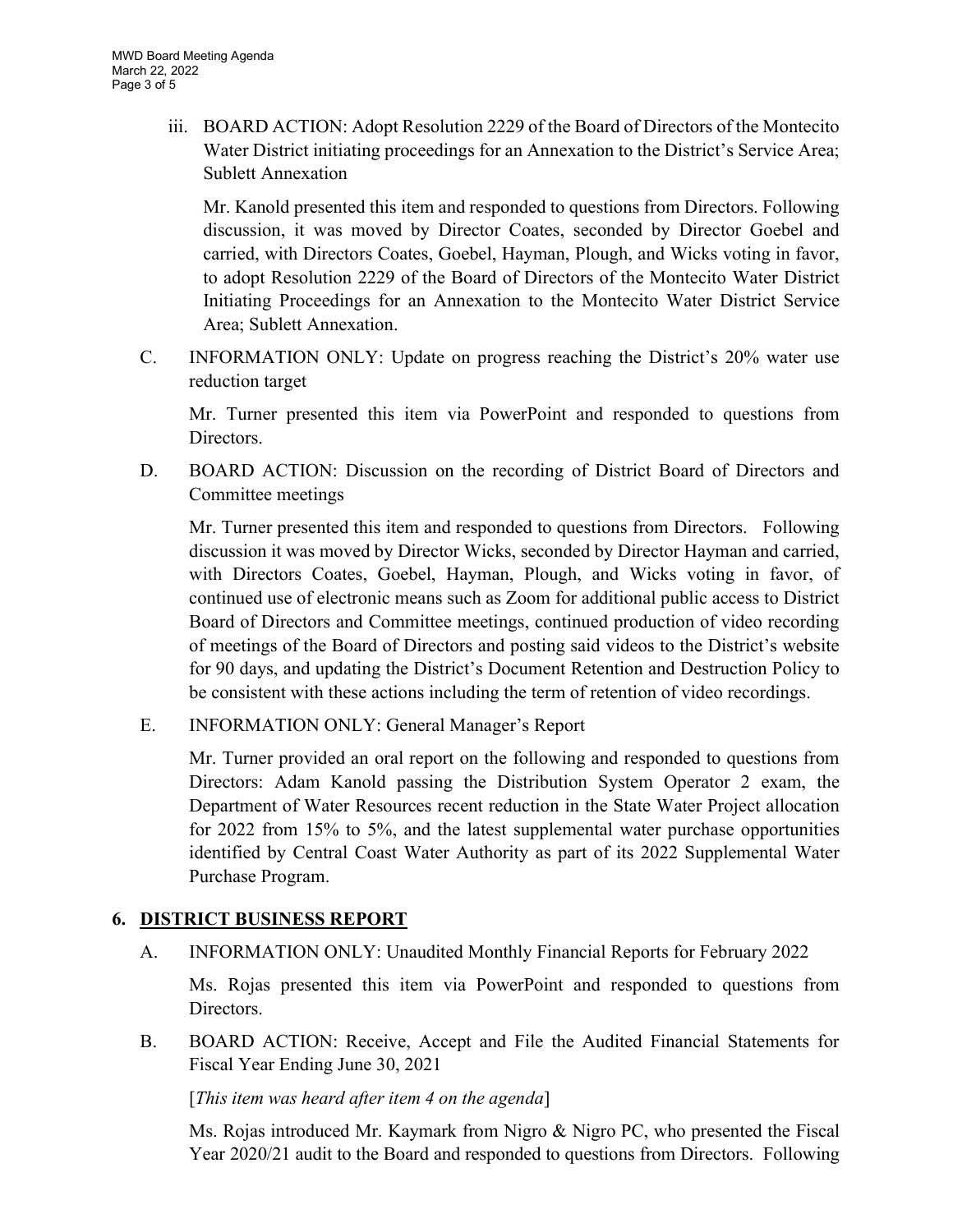the discussion, it was moved by Director Goebel, seconded by Director Coates and carried, with Directors Coates, Goebel, Hayman, Plough, and Wicks voting in favor, to receive, accept and file the Audited Financial Statements for the Fiscal Year ending June 30, 2021.

C. INFORMATION ONLY: Proposed Schedule for FY2022/23 Budget Preparation

Mr. Turner presented this item via PowerPoint and responded to questions from Directors.

D. BOARD ACTION: Approval of Escrow Agreement with Bank of New York Mellon in connection with the Option Agreement for Purchase and Sale of Water between the District and Homer LLC.

Mr. Turner presented this item and responded to questions from Directors. Following the discussion, it was moved by Director Hayman, seconded by Director Wicks and carried, with Directors Coates, Goebel, Hayman, Plough, and Wicks voting in favor, to authorize District staff to establish an Escrow Agreement with Bank of New York Mellon in connection with the Option Agreement for Purchase and Sale of Water between the District and Homer LLC.

# 7. DIRECTOR AND COMMITTEE REPORTS

- A. President's Report: Director Plough reported that he is coordinating with the General Manager a remote Board meeting consisting of site visits to key District facilities including Jameson Lake and Doulton Tunnel in Spring 2022.
- B. Central Coast Water Authority: Director Coates reported on various matters discussed at the February 24, 2022 CCWA Board of Directors meeting including supplemental water purchase program opportunities, the Warren Act Contract renewal efforts, and the projected reduction in CCWA expenses for FY2022/23 associated with the CCWA debt service being fully matured in 2021.
- C. Santa Barbara County Special Districts Association: No report
- D. Cachuma Operation and Maintenance Board: Director Hayman reported on a recent grant received by COMB for the Secured Pipeline Project.
- E. Cachuma Conservation Release Board: No report.
- F. Operations & Customer Relations Committee: Director Wicks noted that all meeting topics were covered on this agenda and therefore no report was given.
- G. Finance Committee: Director Plough noted that all meeting topics were covered on this agenda and therefore no report was given.
- H. Strategic Planning Committee: Director Coates noted that all meeting topics were covered on this agenda and therefore no report was given.

# 8. LEGAL MATTERS

A. Recent and Pending Legal Matters Review – Oral Report